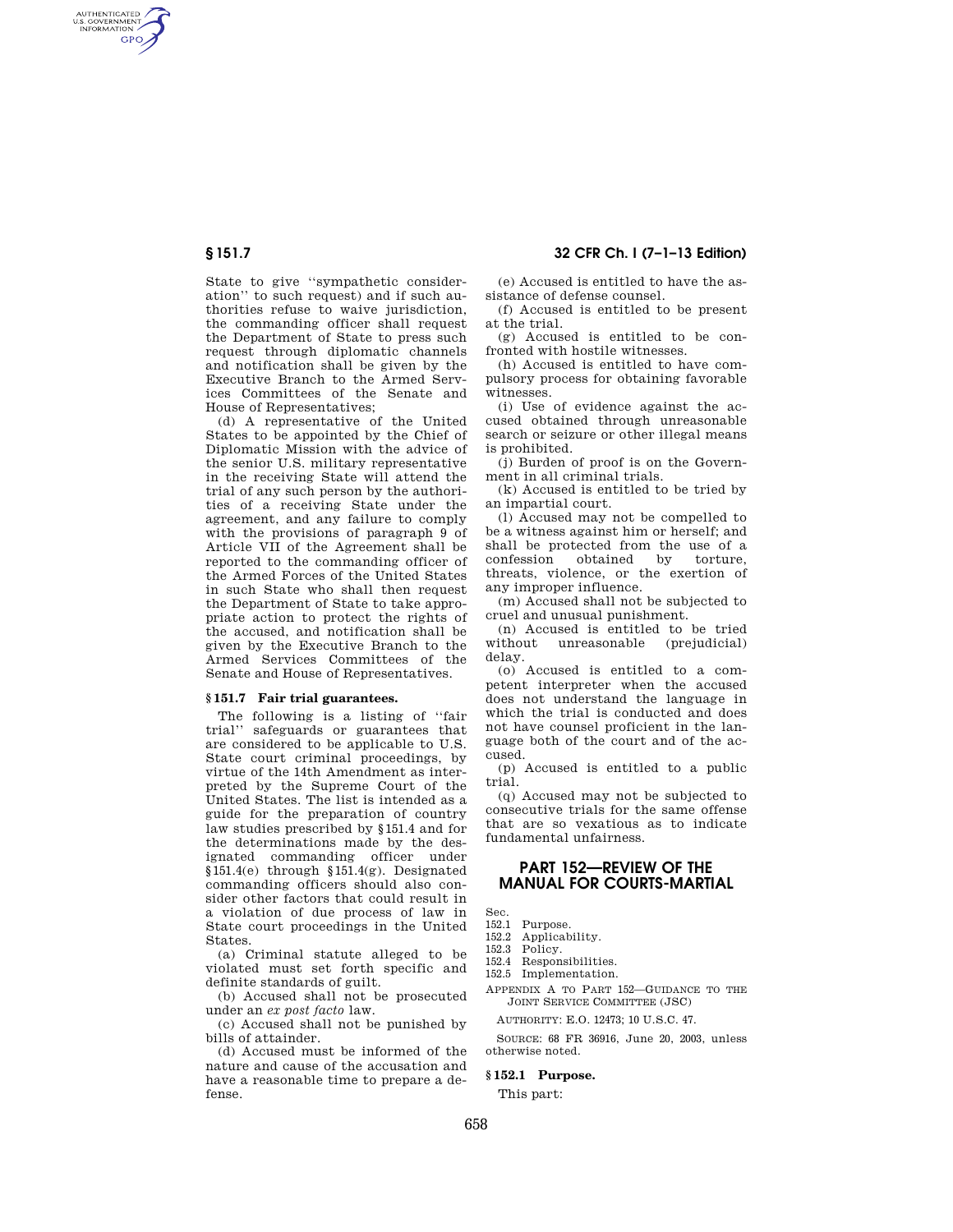## **Office of the Secretary of Defense § 152.4**

(a) Implements the requirement established by the President in Executive Order 12473 that the Manual for Courts-Martial (MCM), United States, 1984, and subsequent editions, be reviewed annually.

(b) Formalizes the Joint Service Committee (JSC) and defines the roles, responsibilities, and procedures of the JSC in reviewing and proposing changes to the MCM and proposing legislation to amend the Uniform Code of Military Justice (UCMJ) (10 U.S.C., Chapter 47).

(c) Provides for the designation of a Secretary of a Military Department to serve as the Executive Agent for the JSC.

### **§ 152.2 Applicability.**

This part applies to the Office of the Secretary of Defense, the Military Departments (including the Coast Guard by agreement with the Department of Homeland Security when it is not operating as a Service of the Department of the Navy), the Chairman of the Joint Chiefs of Staff, the Combatant Commands, the Inspector General of the Department of Defense, the Defense Agencies, the DoD Field Activities, and all other organizational entities in the Department of Defense (hereafter collectively referred to as ''the DoD Components'').

## **§ 152.3 Policy.**

To assist the President in fulfilling his responsibilities under the UCMJ, and to satisfy the requirements of Executive Order 12473, the Department of Defense shall review the Manual for Courts-Martial annually, and, as appropriate, propose legislation amending the UCMJ to ensure that the MCM and the UCMJ fulfill their fundamental purpose as a comprehensive body of military criminal law and procedure. The role of the JSC furthers these responsibilities. Under the direction of the General Counsel of the Department of Defense, the JSC is responsible for reviewing the MCM and proposing amendments to it and, as necessary, to the UCMJ.

#### **§ 152.4 Responsibilities.**

(a) The General Counsel to the Department of Defense shall:

(1) Administer this part, to include coordination on and approval of legislative proposals to amend the UCMJ, approval of the annual review of the MEM, and coordination of any proposed changes to the MCM under OMB Circular A–19. 1

(2) Designate the Secretary of a Military Department to serve as the joint Service provider for the JSC. The joint Service provider shall act on behalf of the JSC for maintaining the JSC's files and historical records, and for publication of the updated editions of the MCM to be distributed throughout the Department of Defense, as appropriate.

(3) Invite the Secretary of Homeland Security to appoint representatives to the JSC.

(4) Invite the Chief Judge of the United States Court of Appeals for the Armed Forces to provide a staff member to serve as an advisor to the JSC.

(5) Invite the Chairman of the Joint Chiefs of Staff to provide a staff member from the Chairman's Office of Legal Counsel to serve as an advisor to the JSC.

(6) Ensure that the Associate Deputy General Counsel (Military Justice and Personnel Policy), Office of the General Counsel, Department of Defense, shall serve as the General Counsel's representative to the JSC in a non-voting capacity. In addition, the United States Court of Appeals for the Armed Forces (USCAAF) and the Legal Counsel to the Chairman of the Joint Chiefs of Staff shall be invited to provide a staff member to serve as an advisor to the JSC in a non-voting capacity.

(b) The Secretaries of the Military Departments shall ensure that the Judge Advocates General of the Military Departments and the Staff Judge Advocate to the Commandant of the Marine Corps appoint representatives to the JSC.

(c) The JSC shall further the DoD policy established in section 3 of this part and perform additional studies or other duties related to the administration of military justice, as the General Counsel of the Department of Defense may direct. (See DoD Directive 5105.18,

<sup>1</sup> Available at *http://www.whitehouse.gov/ omb/circulars/index.html.*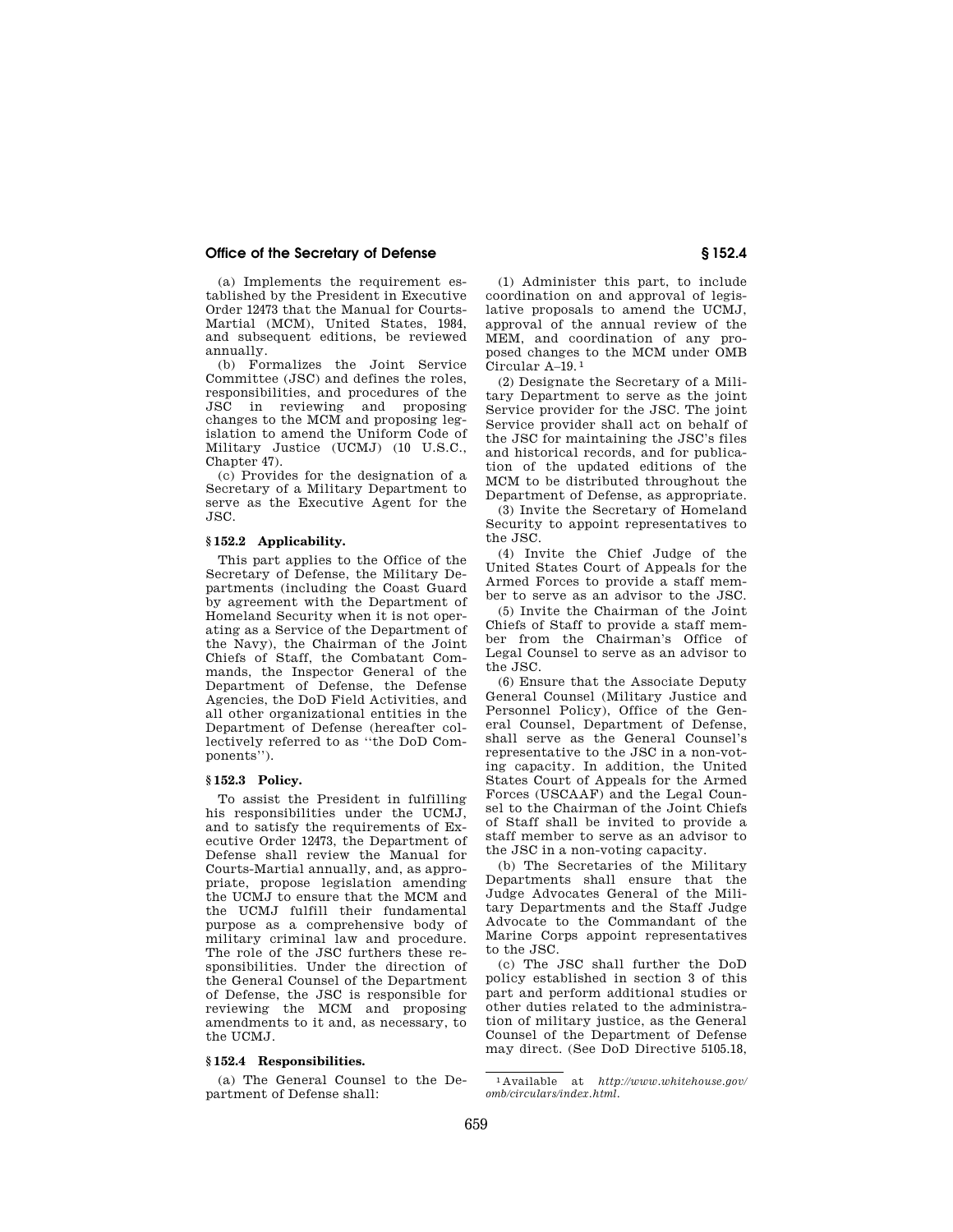''DoD Committee Management Program''. 2) The membership of the JSC shall consist of one representative of each of the following, who shall comprise the JSC Voting Group:

(1) The Judge Advocate General of the Army.

(2) The Judge Advocate General of the Navy.

(3) The Judge Advocate General of the Air Force.

(4) The Staff Judge Advocate to the Commandant of the Marine Corps; and

(5) By agreement with the Department of Homeland Security, the Chief Counsel, United States Coast Guard.

(d) The JSC Working Group (WG) shall assist the JSC Voting Group in fulfilling its responsibilities under this part. The WG consists of non-voting representatives from each of the Services and may include the representatives from the USCAAF, and the Office of the Legal Counsel to the Chairman of the Joint Chiefs of Staff.

(e) The JSC chairmanship rotates biennially among the Services in the following order: The Army, the Air Force, the Marine Corps, the Navy, and the Coast Guard. Due to its size and manning constraints, a Coast Guard's request not to be considered for JSC chairmanship shall be honored. The Military Service of the JSC Chairman shall provide an Executive Secretary for the JSC.

### **§ 152.5 Implementation.**

The foregoing policies and procedures providing guidelines for implementation of this part, as well as those contained in the appendix, are intended exclusively for the guidance of military personnel and civilian employees of the Department of Defense, and the United States Coast Guard by agreement of the Department of Homeland Security. These guidelines are intended to improve the internal management of the Federal Government and are not intended to create any right, privilege, or benefit, substantive of procedural, to any person or enforceable at law by any party against the United States, its agencies, its officers, or any person.

# **§ 152.5 32 CFR Ch. I (7–1–13 Edition)**

APPENDIX A TO PART 152—GUIDANCE TO THE JOINT SERVICE COMMITTEE (JSCA)

(a) *Review the Manual for Courts-Martial.* (1) The Joint Service Committee (JSC) shall conduct an annual review of the Manual for Courts-Martial (MCM), in light of judicial and legislative developments in military and civilian practice, to ensure:

(i) The MCM implements the Uniform Code of Military Justice (UCMJ) and reflects current military practice and judicial precedent.

(ii) The rules and procedures of the MCM are uniform insofar as practicable.

(iii) The MCM applies, to the extent practicable, the principles of law and the rules of evidence generally recognized in the trial of criminal cases in United States district courts, but which are not contrary to or inconsistent with the UCMJ.

(iv) The MCM is workable throughout the worldwide jurisdiction of the UCMJ; and,

(v) The MCM is workable across the spectrum of circumstances in which courts-martial are conducted, including combat conditions.

(2) During this review, any JSC voting member may propose for the Voting Group's consideration an amendment to the MCM. Proposed amendments to the MCM shall ordinarily be referred to the JSC Working Group (WG) for study. The WG assists the JSC in staffing various proposals, conducting studies of proposals and other military justice related topics at the JSC's direction, and making reports to the JSC. Any proposed amendment to the MCM, if approved by a majority of the JSC voting members, becomes a part of the annual review.

(3) The JSC shall prepare a draft of the annual review of the MCM and forward it to the General Counsel of the Department of Defense, on or about December 31st. The General Counsel of the Department of Defense may submit the draft of the annual review to the Code Committee established by Article 146 of the UCMJ, with an invitation to submit comments.

(4) The draft of the annual review shall set forth any specific recommendations for changes to the MCM, including, if not adequately addressed in the accompanying discussion or analysis, a concise statement of the basis and purpose of any proposed change. If no changes are recommended, the draft review shall so state. If the JSC recommends changes to the MCM, the draft review shall so state. If the JSC recommends changes to the MCM, the public notice procedures of paragraph (d)(3) of this appendix are applicable.

(b) *Changes to the Manual for Courts-Martial.* (1) By January 1st of each year, the JSC voting members shall ensure that a solicitation for proposed changes to the MCM is sent

<sup>2</sup> Available at *http://www.dtic.mil/whs/directives.*